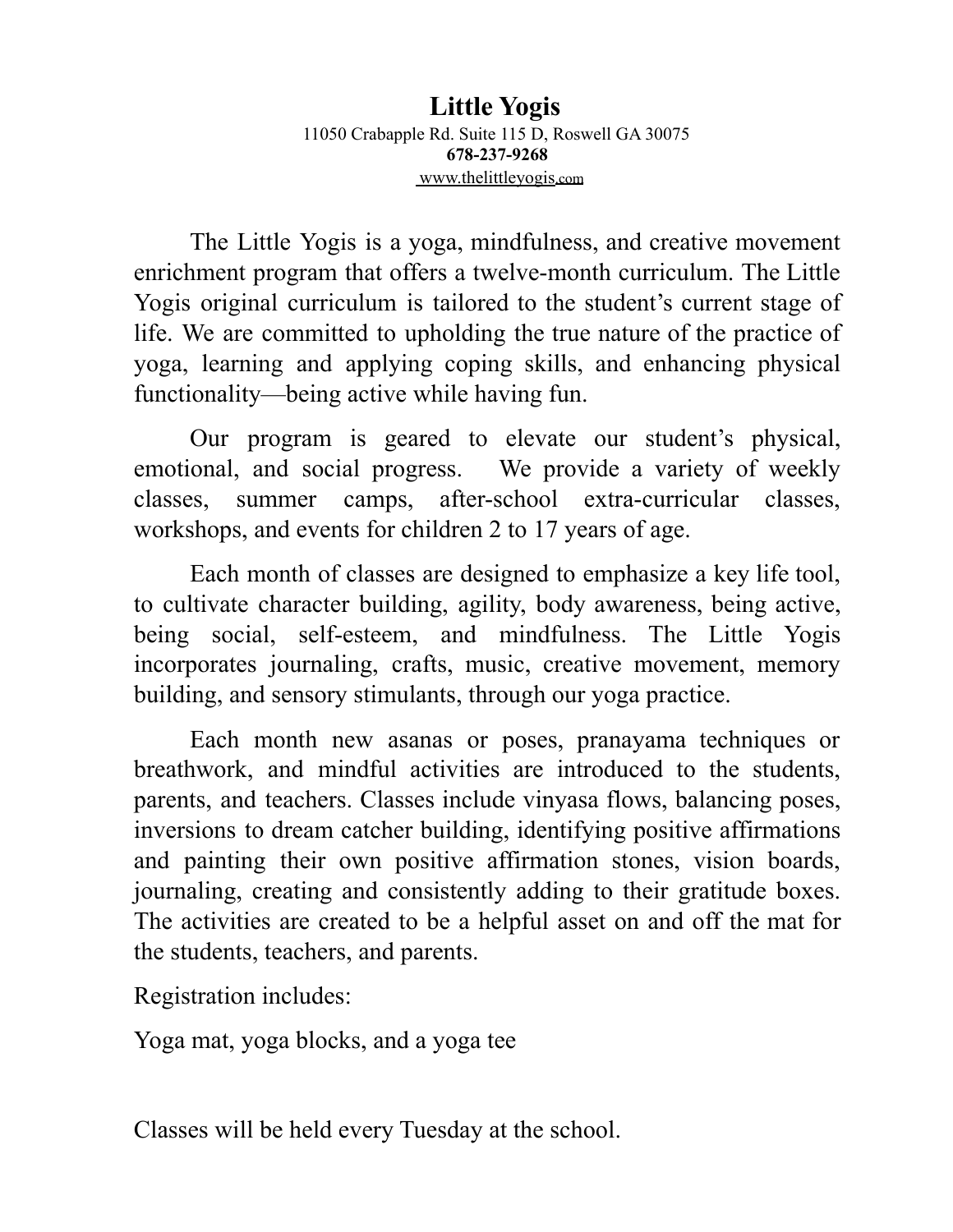## **Little Yogis** 11050 Crabapple Rd. Suite 115 D, Roswell GA 30075 **678-237-9268** www.thelittleyogis.com

# **REGISTRATION FORM**

| APPLICANT: VALUE AND APPLICANT AND A PRODUCT AND A PRODUCT AND A PRODUCT AND A PRODUCT AND A PRODUCT AND A PRO                                                                                                                 |                         |          |
|--------------------------------------------------------------------------------------------------------------------------------------------------------------------------------------------------------------------------------|-------------------------|----------|
| Last                                                                                                                                                                                                                           | First                   | Ml       |
| ADDRESS: And All Contract of the All Contract of the All Contract of the All Contract of the All Contract of the All Contract of the All Contract of the All Contract of the All Contract of the All Contract of the All Contr |                         |          |
|                                                                                                                                                                                                                                |                         |          |
| City                                                                                                                                                                                                                           | <b>State</b><br>$AGE$ : | Zip Code |
| <b>HOME TELEPHONE:</b>                                                                                                                                                                                                         | PARENT/GUARDIAN NAME:   |          |
|                                                                                                                                                                                                                                |                         |          |
|                                                                                                                                                                                                                                |                         |          |
|                                                                                                                                                                                                                                | MEDICAL-STORY:          |          |
| Known Allergies: Lawrence and the contract of the contract of the contract of the contract of the contract of the contract of the contract of the contract of the contract of the contract of the contract of the contract of  |                         |          |
| Medical Problems: New York Contact the Contact of the Contact of the Contact of the Contact of the Contact of the Contact of the Contact of the Contact of the Contact of the Contact of the Contact of the Contact of the Con |                         |          |
| Current Medication(s): 2000 and 2000 and 2000 and 2000 and 2000 and 2000 and 2000 and 2000 and 2000 and 2000 and 2000 and 2000 and 2000 and 2000 and 2000 and 2000 and 2000 and 2000 and 2000 and 2000 and 2000 and 2000 and 2 |                         |          |
| Emergency Contact (Name): 1986                                                                                                                                                                                                 |                         |          |
|                                                                                                                                                                                                                                |                         |          |

PARENT/GUARDIAN SIGNATURE: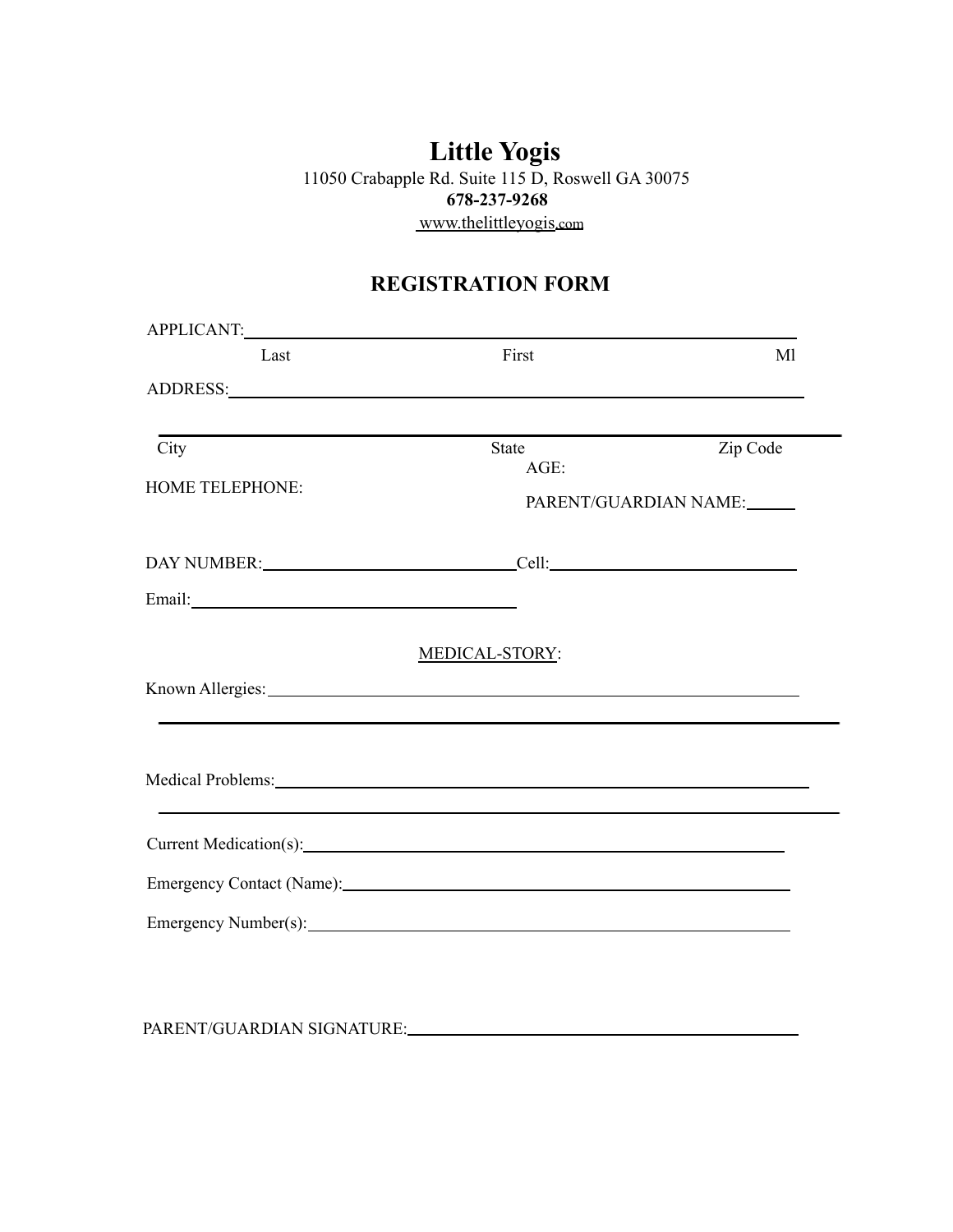## **Little Yogis** 11050 Crabapple Rd. Suite 115 D, Roswell GA 30075 **678-237-9268** www.thelittleyogis.com

#### PARENTS OR GUARDIANS RELEASE AND INDEMNITY AGREEMENT FOR A MINOR CHILD TO PARTICIPATE IN THE LITTLE YOGIS CLASSES

We require a 30 day cancellation notice to stop payment to The Little Yogis. You are authorizing your card to be charged once a month for your child(ren)'s class, if you are registering for month to month package. If you decide to do the 6 week package, during the last 2 weeks of your child's package, we will notify you that they can renew for another 6 week package. Without any notification of cancellation or renewal, we will auto-renew your child(ren) in the month to month program.

#### CHILD WAIVER (TO BE SIGNED BY THE PARENT OR GUARDIAN)

**Please convey the following information to your child:** Asana (yoga posture) means posture easily held. If it is too hard or if it hurts, you can stop! You may rest at any time during the class. It is important that you listen to your body, and respect its limits on any given day.

I, the undersigned parent or guardian, understand that Yoga is not a substitute for medical attention, examination, diagnosis or treatment. In the case where my child has an injury, sickness or anything else that may be affected by physical activity, I have consulted with a physician to ensure my child can take any classes. I recognize that it is my responsibility to notify the instructor of any serious illness or injury before every class.

In further consideration of permitting my child to participate in any class, I knowingly, voluntarily and expressly waive any claim I may have against Little Yogis Enrichment program and the owner/lessor of the Premises for injury or damages that my child may sustain while on the Premises as a result of participating in the any class.

I, my heirs or legal representatives irrevocably covenant not to sue and forever release, waive, and discharge any other claims of any kind whatsoever against Little Yogis Enrichment program or the owner/lessor of The Premises for any personal injury, property loss or damage, or wrongful death, whether caused by negligence or otherwise,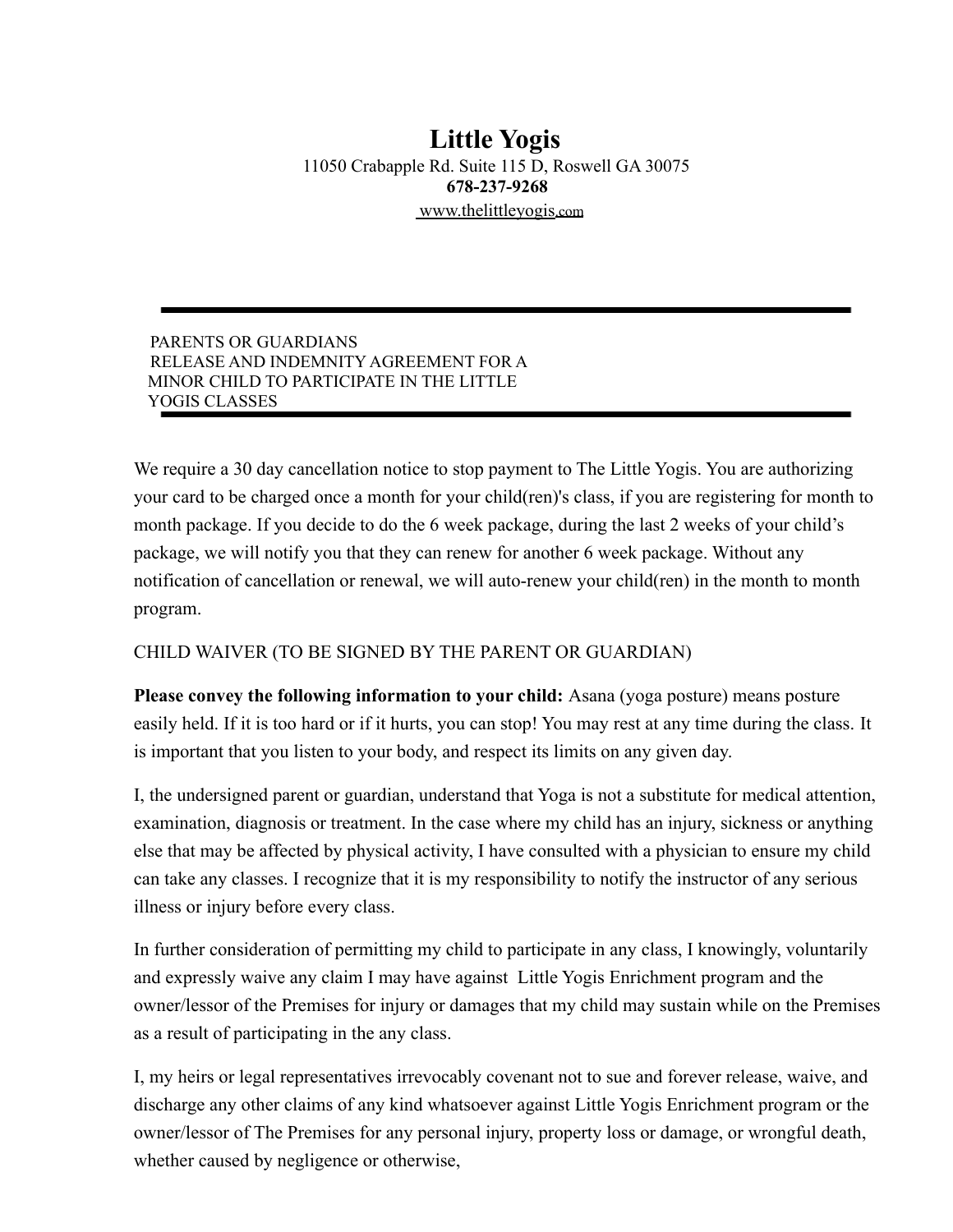There are no refunds on purchased packages unless the child is ill with a doctor's written excuse or unenrolled from the school.

I accept that neither the instructor, nor the hosting facility is liable for any injury, or any damages, to person or property, resulting from the taking of the class.

Please note The Little Yogis uses aromatherapy and pure essential oils in some of my classes. If you or your child are allergic to essential oils, advise me before each class.

I hereby grant, The Little Yogis Enrichment program permission to use my child's likeness in a photograph or video in any and all of its publications, including website entries and books, without payment or any other consideration.

I have read the above release and waiver of liability and fully understand its contents.

I voluntarily agree to the terms and conditions stated above

|                             | (Please Print) |
|-----------------------------|----------------|
|                             |                |
|                             |                |
| EMERGENCY CONTACT & NUMBER: |                |
|                             |                |